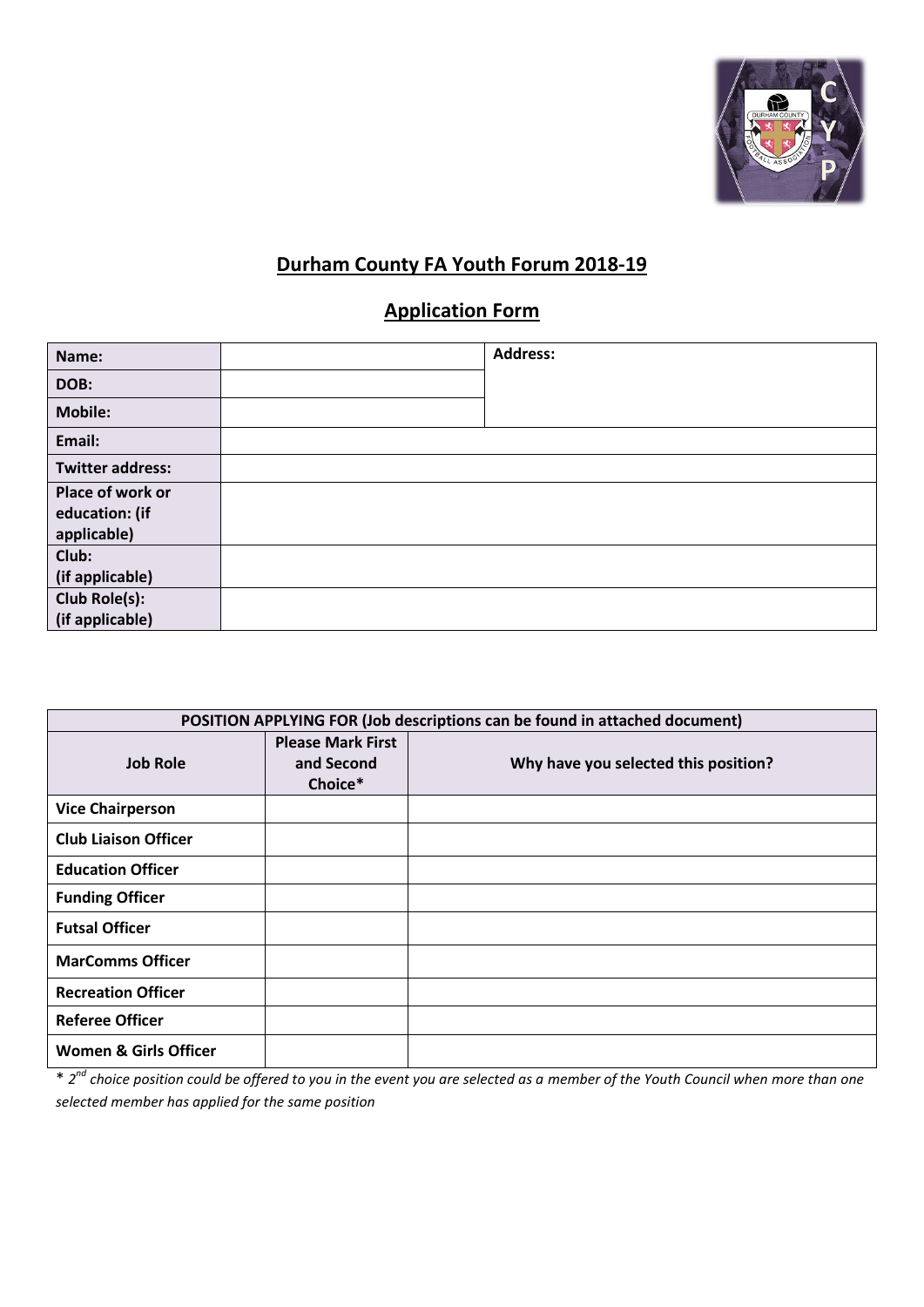

### **SKILLS AND EXPERIENCE**

**Provide an overview of the skills and experience you have that make you suitable to join this team. (Maximum of 500 words)**

## **TEAM**

**Provide an overview of what you want to achieve as part of the Youth Forum team** *(Maximum of 500 words).*